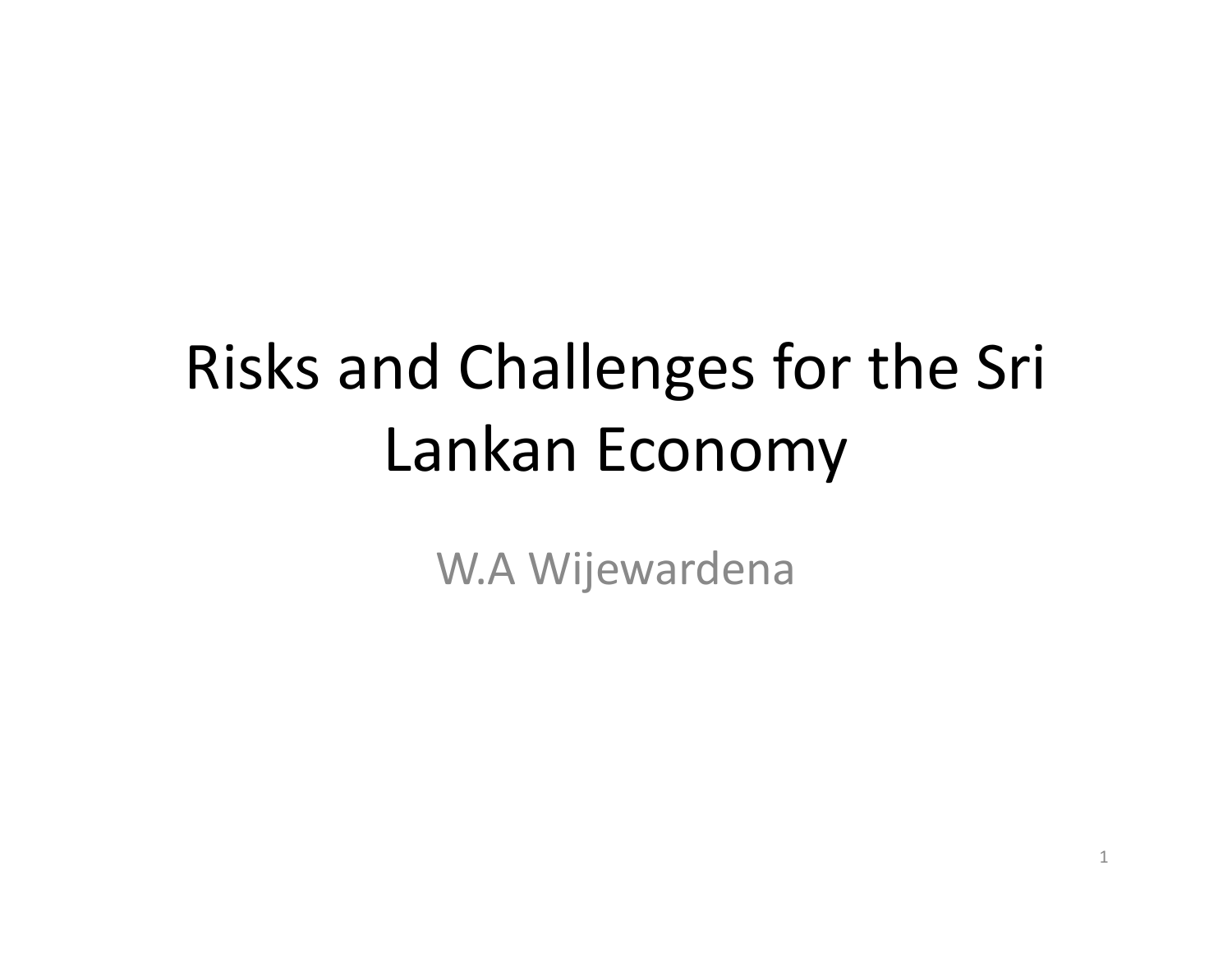### Sri Lankan economy is at <sup>a</sup> crossroads due to:

- State led economic growth is losing steam due to growing scarcity of resources
- External sector vulnerability due to the end of the bonus cycle arising from:
	- Low energy prices
	- Globally low interest rates
	- Difficulties in market access
- Change in policy after the election of the new government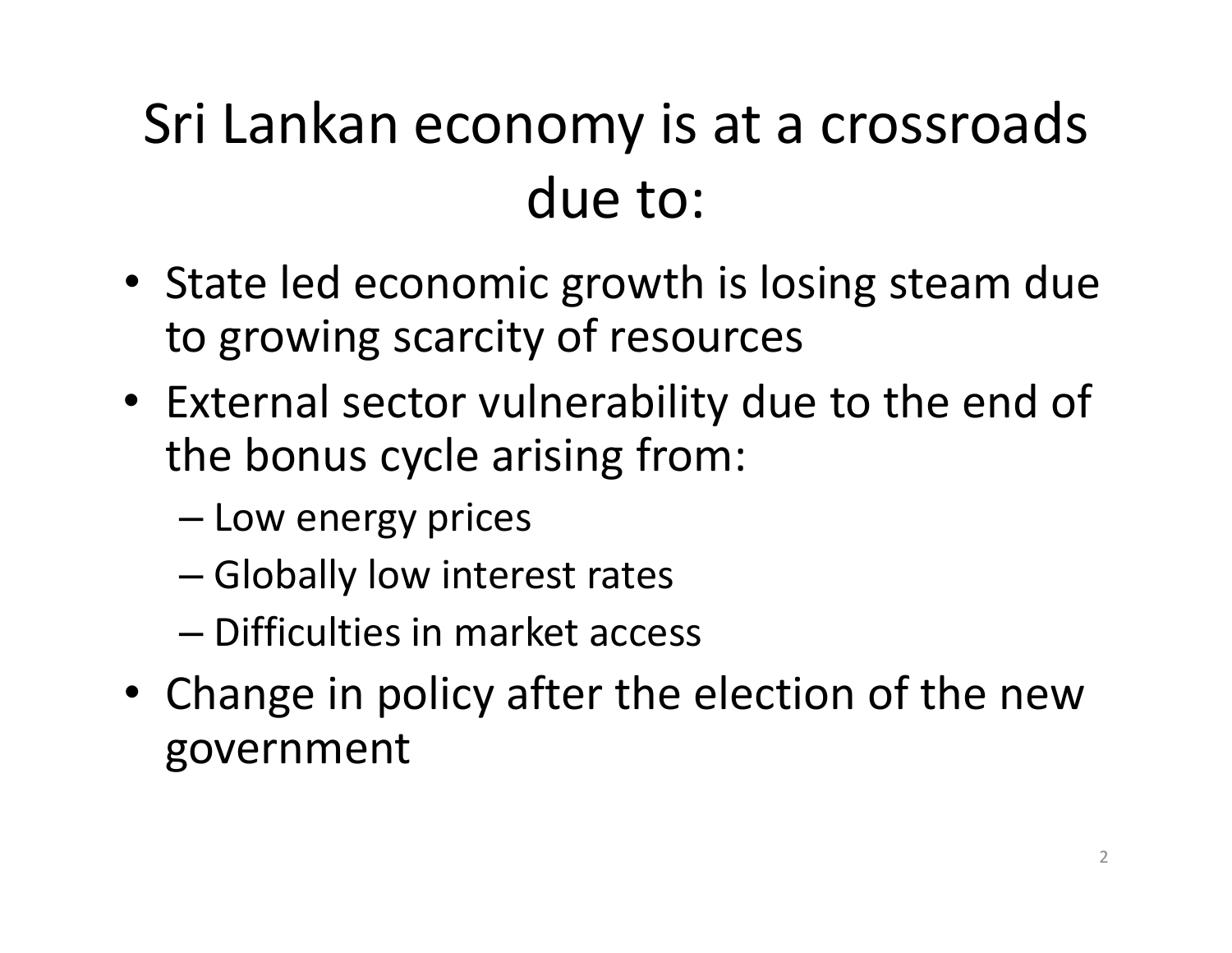# Government budgetary position

- Popular expenditure programmes and rising government expenditure
- Falling revenue and failure to realise the revenue proposed in the budget
- Increased budget deficit and difficulties in financing the budget
- Domestic financing difficulties despite the huge excess market liquidity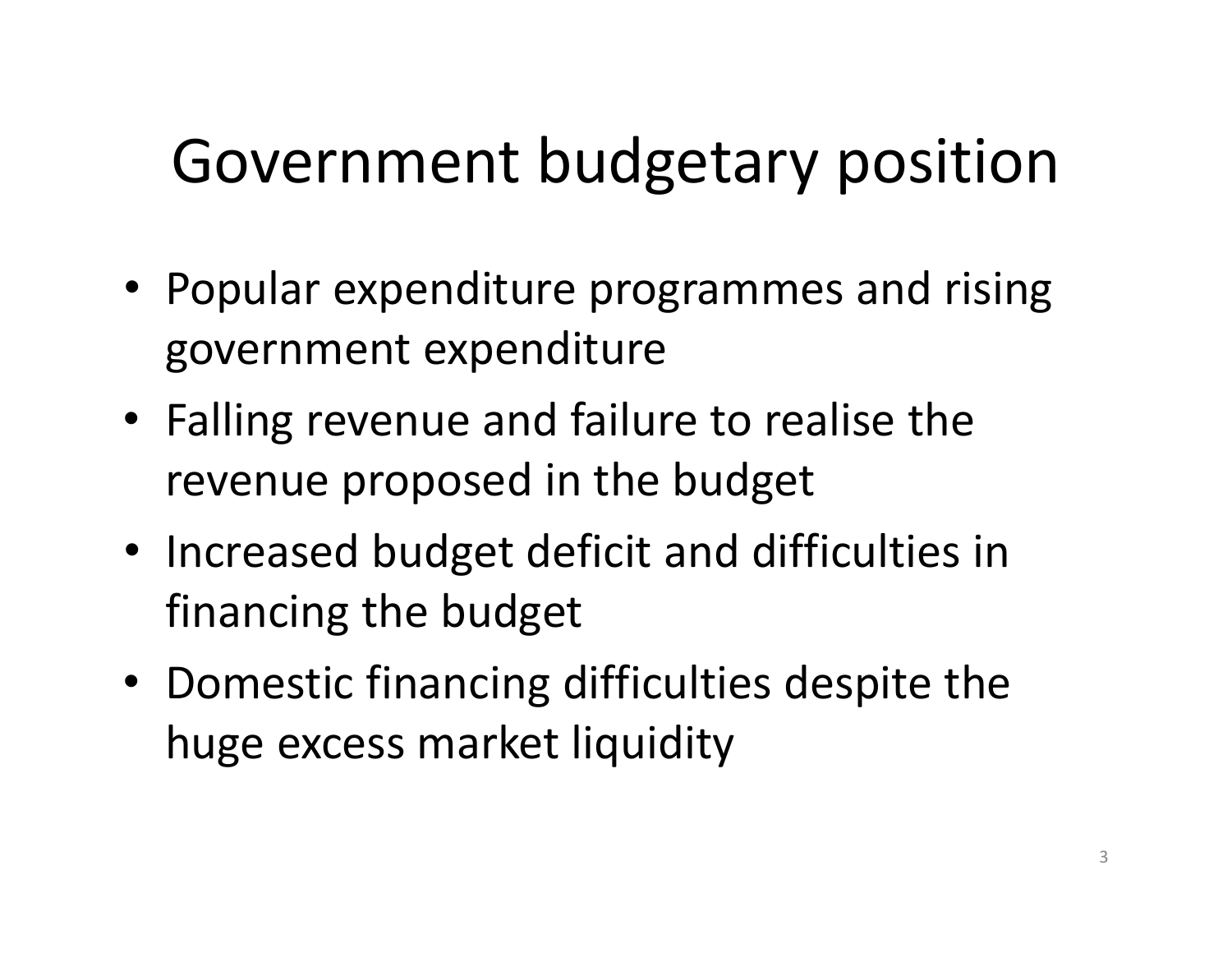#### Budget at <sup>a</sup> glance

|                                                           | 2013   | 2014 E | 2014 P | 2015 E |  |
|-----------------------------------------------------------|--------|--------|--------|--------|--|
| As a percentage of GDP                                    |        |        |        |        |  |
| <b>Total Revenue and Grants</b>                           | 13.3   | 14.8   | 12.3   | 13.6   |  |
| <b>Total Revenue</b>                                      | 13.1   | 14.5   | 12.2   | 13.3   |  |
| Tax Revenue (a)                                           | 11.6   | 12.8   | 10.7   | 11.8   |  |
| Non Tax Revenue                                           | 1.5    | 1.6    | 1.5    | 1.5    |  |
| <b>Grants</b>                                             | 0.2    | 0.3    | 0.1    | 0.3    |  |
| <b>Expenditure and Lending Minus</b><br><b>Repayments</b> | 19.2   | 20.0   | 18.3   | 18.0   |  |
| Recurrent                                                 | 13.9   | 13.4   | 13.5   | 13.7   |  |
| Capital and Net Lending                                   | 5.4    | 6.6    | 4.8    | 4.3    |  |
| o/w Public Investment                                     | 5.5    | 6.7    | 5.0    | 4.3    |  |
| Current Account Surplus (+)/Deficit (-)                   | $-0.8$ | 1.1    | $-1.3$ | $-0.4$ |  |
| Primary Account Surplus (+)/Deficit (-)                   | $-0.8$ | $-0.8$ | $-1.6$ | $-0.7$ |  |
| Overall Fiscal Surplus (+)/Deficit (-)                    | $-5.9$ | $-5.2$ | $-6.0$ | $-4.4$ |  |

Source: CB AR 2014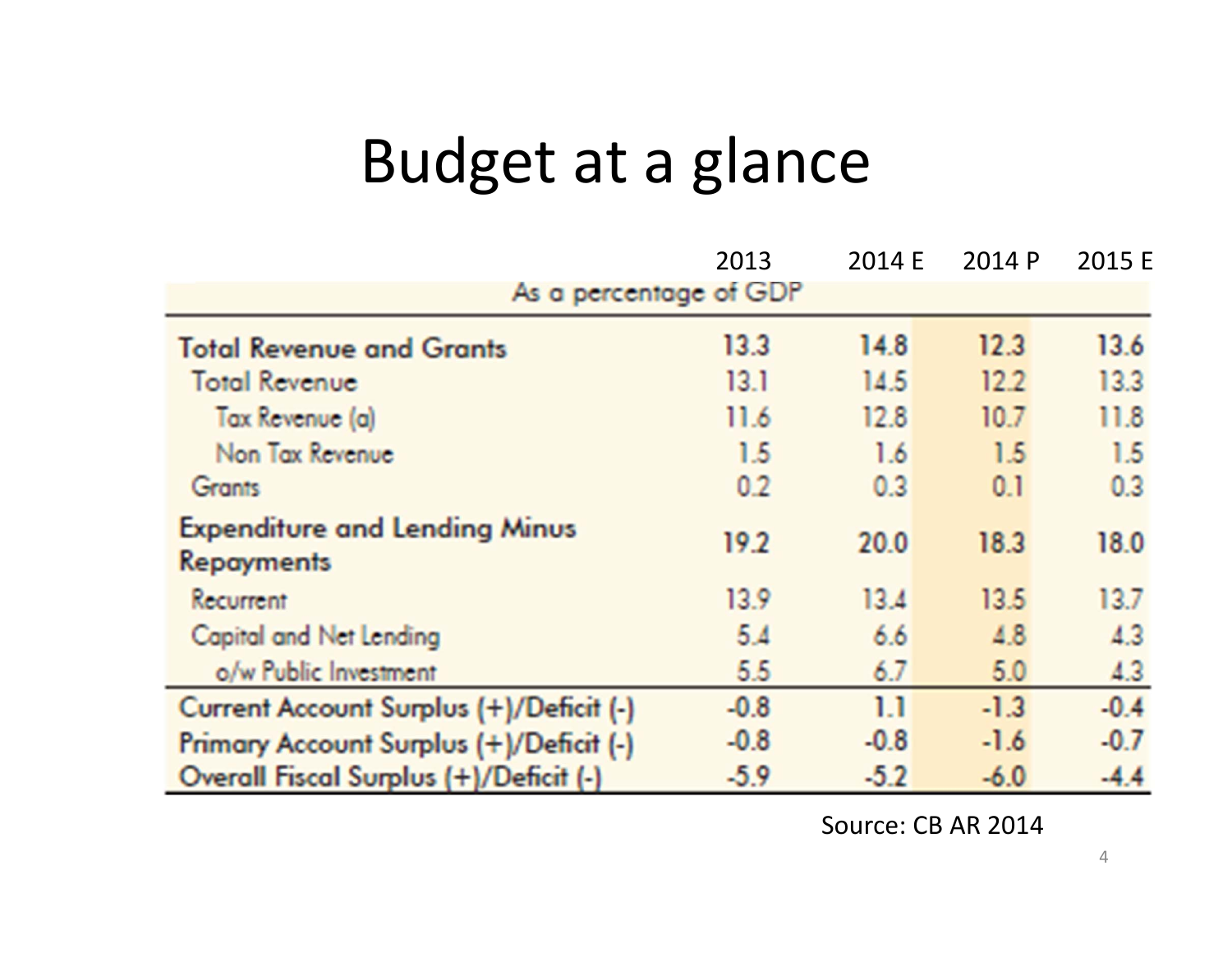# Funding problems for state led projects

- Need for renegotiating with lenders for long term investment funding and the delay in signing of contracts
- Political uncertainty contributing to effective loan negotiation
- Election fever until end of August and uncertainty associated about the outcome of the elections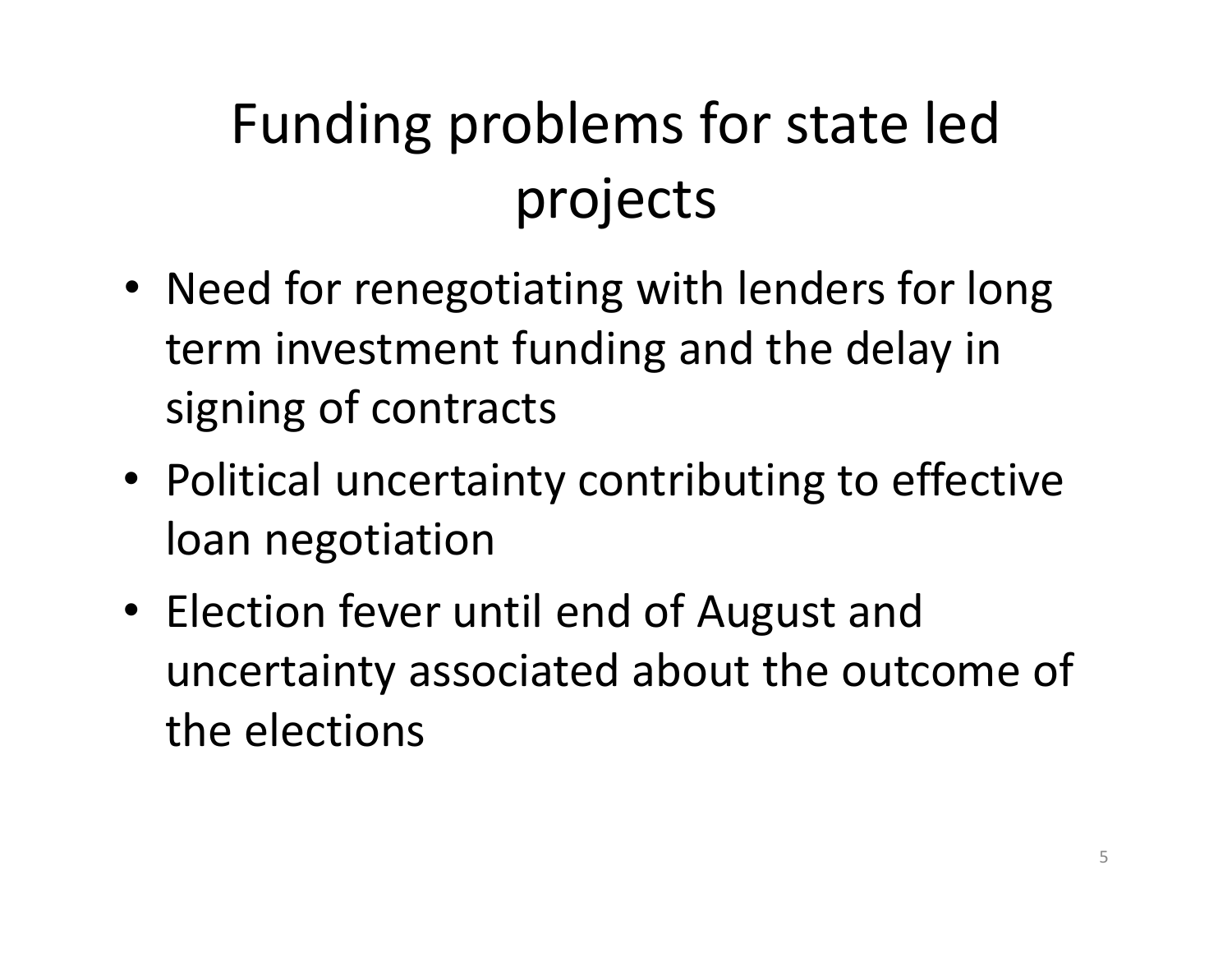## Can the current monetary policy prevail?

- Excess market liquidity of Rs 250 billion on <sup>a</sup> daily basis
- Siphoning off liquidity through standard deposit mechanism at 6% rate of interest
- Interest out-payment to banks
	- Rs 17.7 billion in 2014
	- Rs 15 billion estimated to be in 2015
- Loss situation in Central Bank eroding its capital base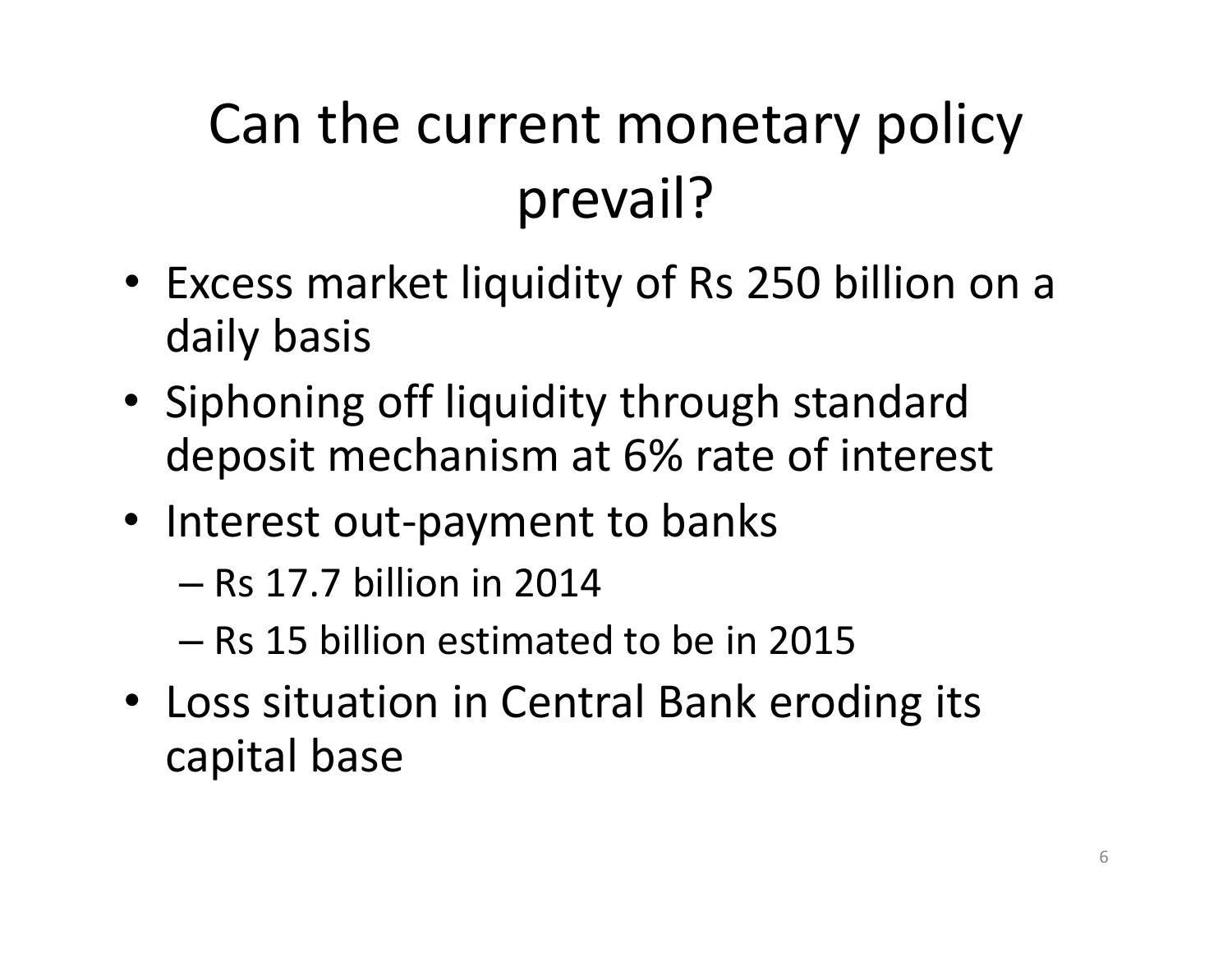## Losses in the Central Bank

- Losses in foreign operations in 2013 amounting to Rs 39 billion
- Losses in both foreign and domestic operations in 2014 amounting to Rs 22 billion
- Erosion of the capital base from Rs 182 billion as at end of 2012 to Rs 81 billion as at end of 2014
- Declining capital base as <sup>a</sup> percent of domestic assets from 45% in 2013 to 19% in 2014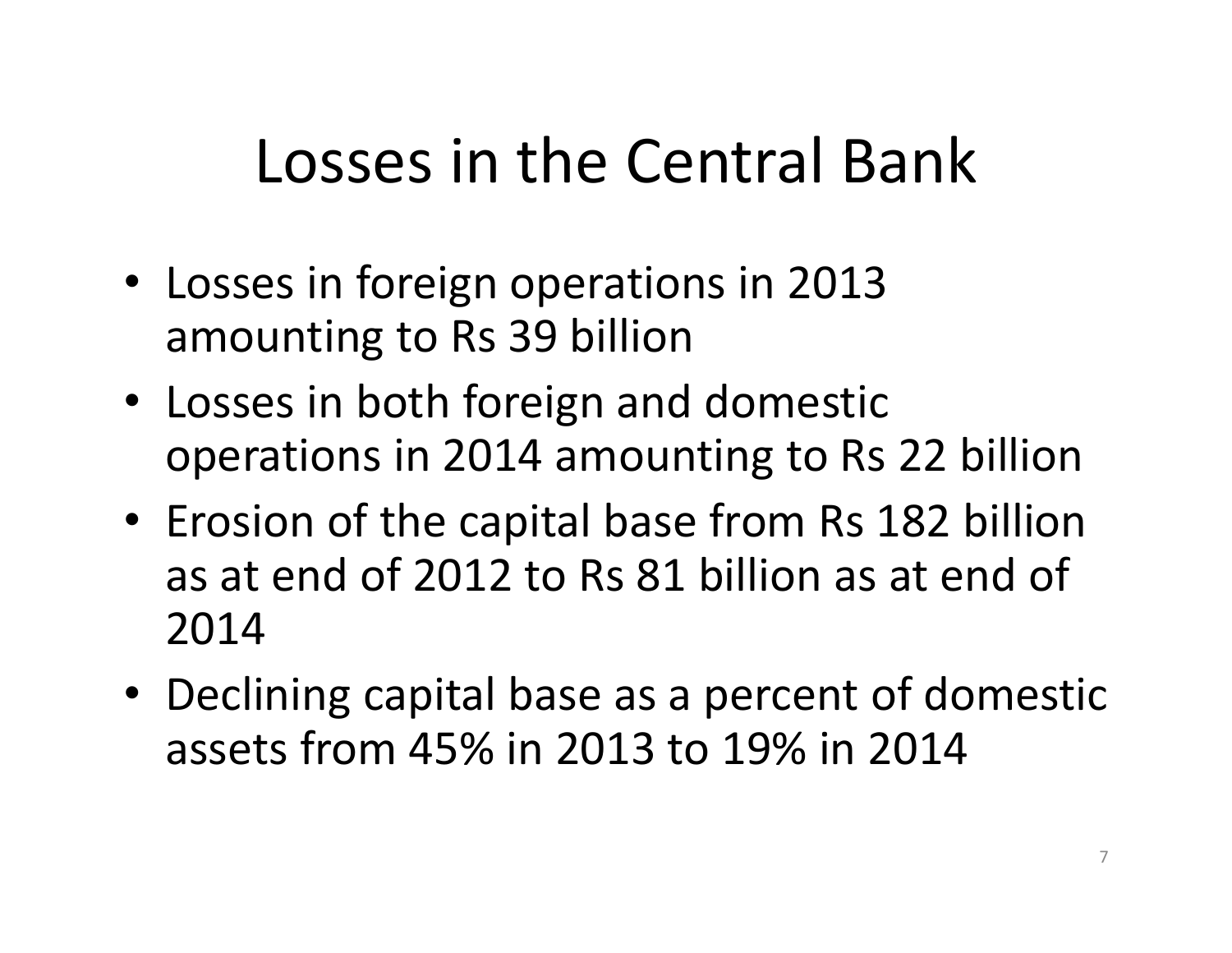# Implications

- Monetary policy mechanism has to be changed from standard deposit accepting system to previous system
- No more rate cuts
- Falling foreign reserves and the consequential pressure on the exchange rate
- Pressure on the balance of payments and need for going for IMF support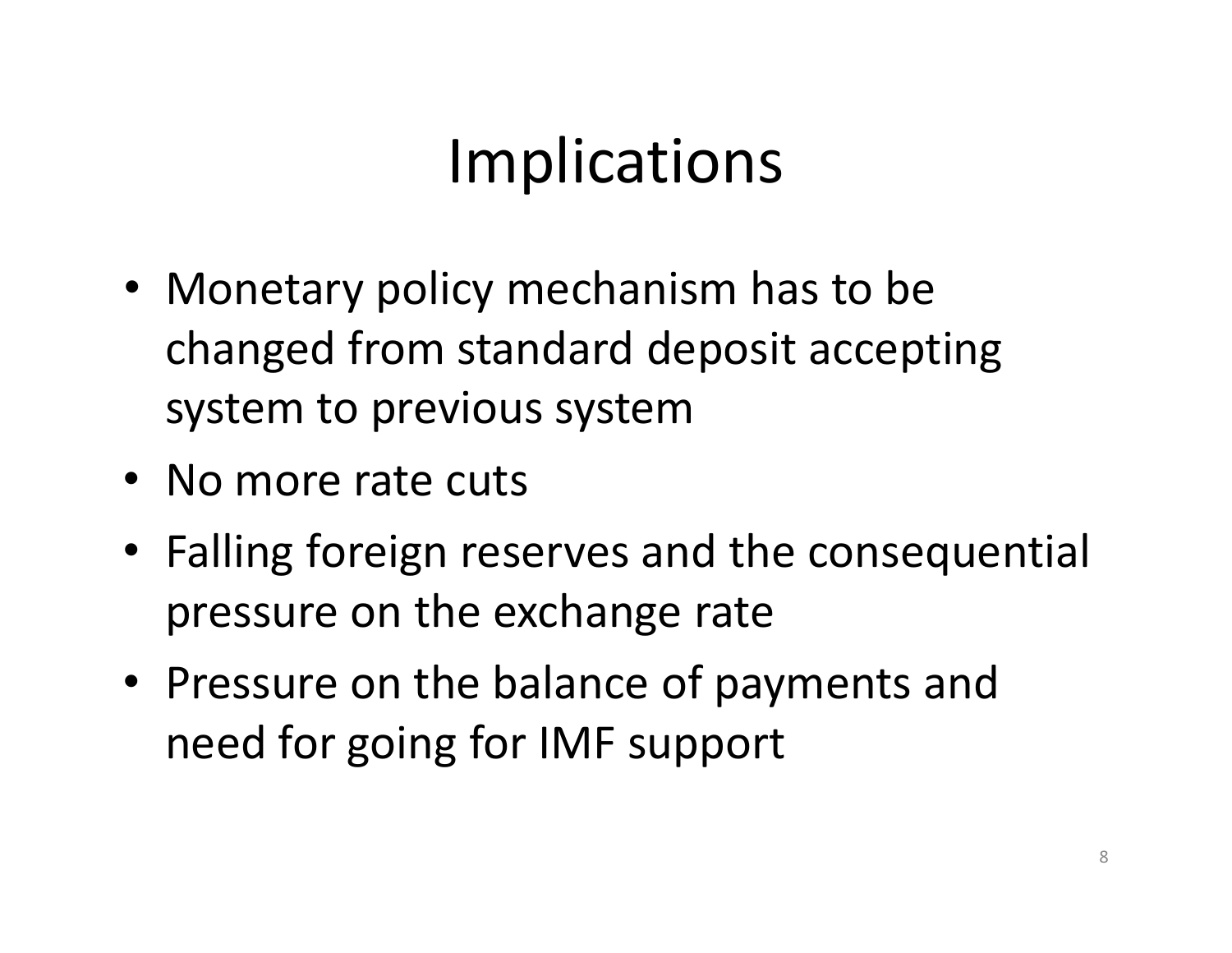### Government's External Debt

|                                            | US\$ million          |         |  |
|--------------------------------------------|-----------------------|---------|--|
|                                            | (End period position) |         |  |
| <b>Item</b>                                | 2013(a)               | 2014(b) |  |
| <b>General Government</b>                  | 22,290                | 24,051  |  |
| Short term                                 | 507                   | 399     |  |
| Debt securities                            | 507                   | 399     |  |
| Treasury bills (c)                         | 507                   | 399     |  |
| Long term                                  | 21,783                | 23,651  |  |
| <b>Debt Securities</b>                     | 5,968                 | 7,890   |  |
| Treasury bonds (c)                         | 2,483                 | 2,603   |  |
| International sovereign bonds (d)          | 3,485                 | 5,287   |  |
| Loans                                      | 15,814                | 15,762  |  |
| Non-concessionary/commercial share of debt | 29%                   | 34%     |  |

Source: CB AR 2014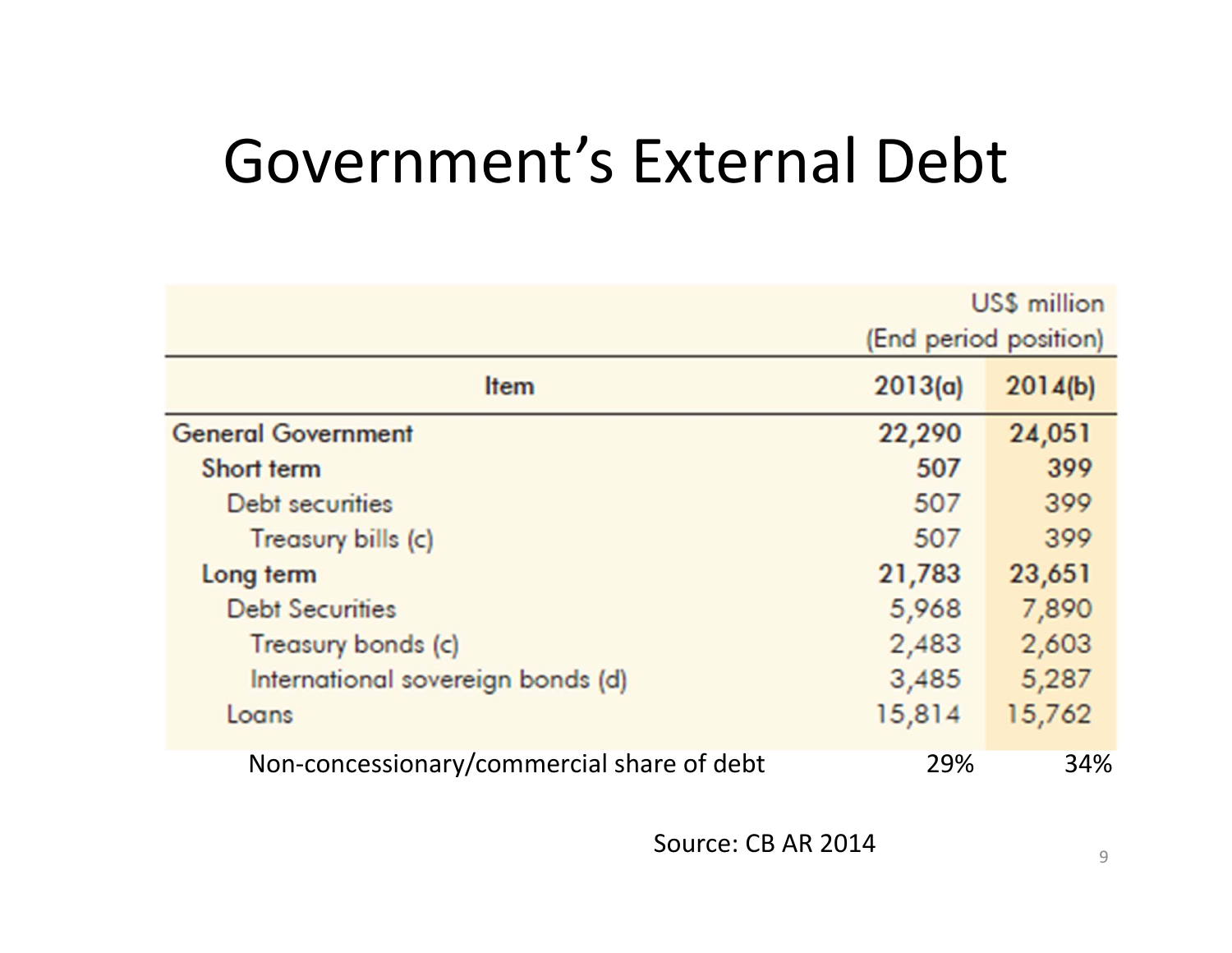### External Debt Servicing

| 4. Debt Service Ratio                    | 2010  | 2011  | 2012  | 2013  | 2014  |
|------------------------------------------|-------|-------|-------|-------|-------|
| 4.1 As a percentage of 2 above           |       |       |       |       |       |
| Overall Ratio<br>$\left( 0 \right)$      | 16.7  | 13.2  | 19.7  | 23.5  | 20.2  |
| (ii) Excluding IMF transactions          | 16.2  | 13.0  | 19.0  | 20.3  | 15.8  |
| 4.2 As a percentage of 3 above           |       |       |       |       |       |
| Overall ratio<br>$\left( 0 \right)$      | 11.9  | 9.3   | 13.5  | 16.4  | 14.1  |
| (ii) Excluding IMF transactions          | 11.5  | 9.2   | 13.1  | 14.1  | 11.1  |
| 5. Government Debt Service Payments      |       |       |       |       |       |
| 5.1 Government debt service payments (c) | 1,219 | 1,474 | 2,191 | 2,386 | 2,172 |
| 5.2 As a percentage of 1 above           | 65.8  | 82.0  | 82.0  | 67.4  | 64.1  |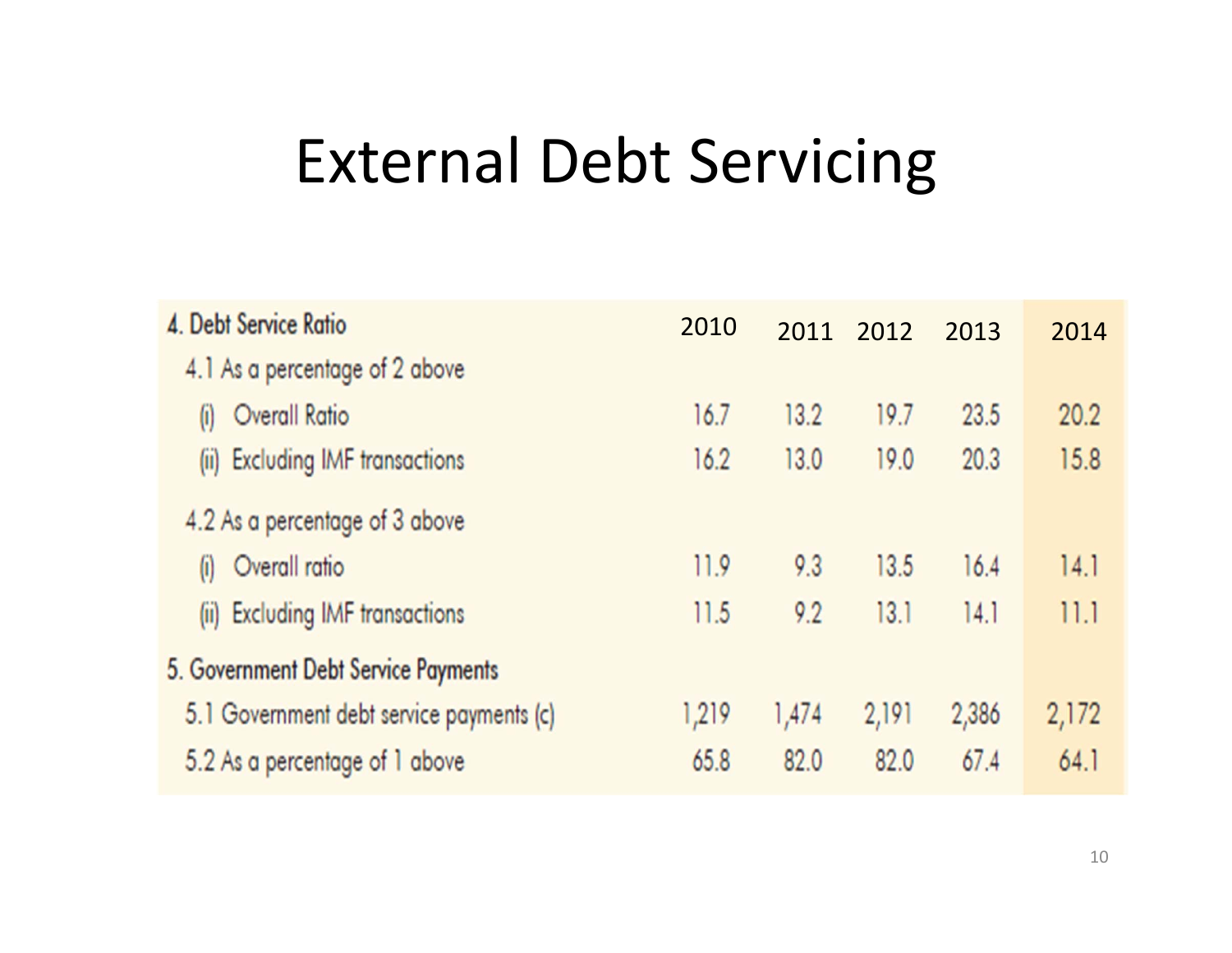#### Exchange rate movements

| <b>Effective Exchange</b> | End Year Index |        |        |                      |        |        |  |
|---------------------------|----------------|--------|--------|----------------------|--------|--------|--|
| Rate Indices(b) (c)       |                |        |        | Annual Average Index |        |        |  |
| $(2010=100)$              | 2012           | 2013   | 2014   | 2012                 | 2013   | 2014   |  |
| NEER 24-currencies        | 90.33          | 90.97  | 96.44  | 90.44                | 91.39  | 91.99  |  |
| <b>REER 24-currencies</b> | 97.85          | 100.31 | 106.30 | 95.80                | 100.61 | 101.94 |  |